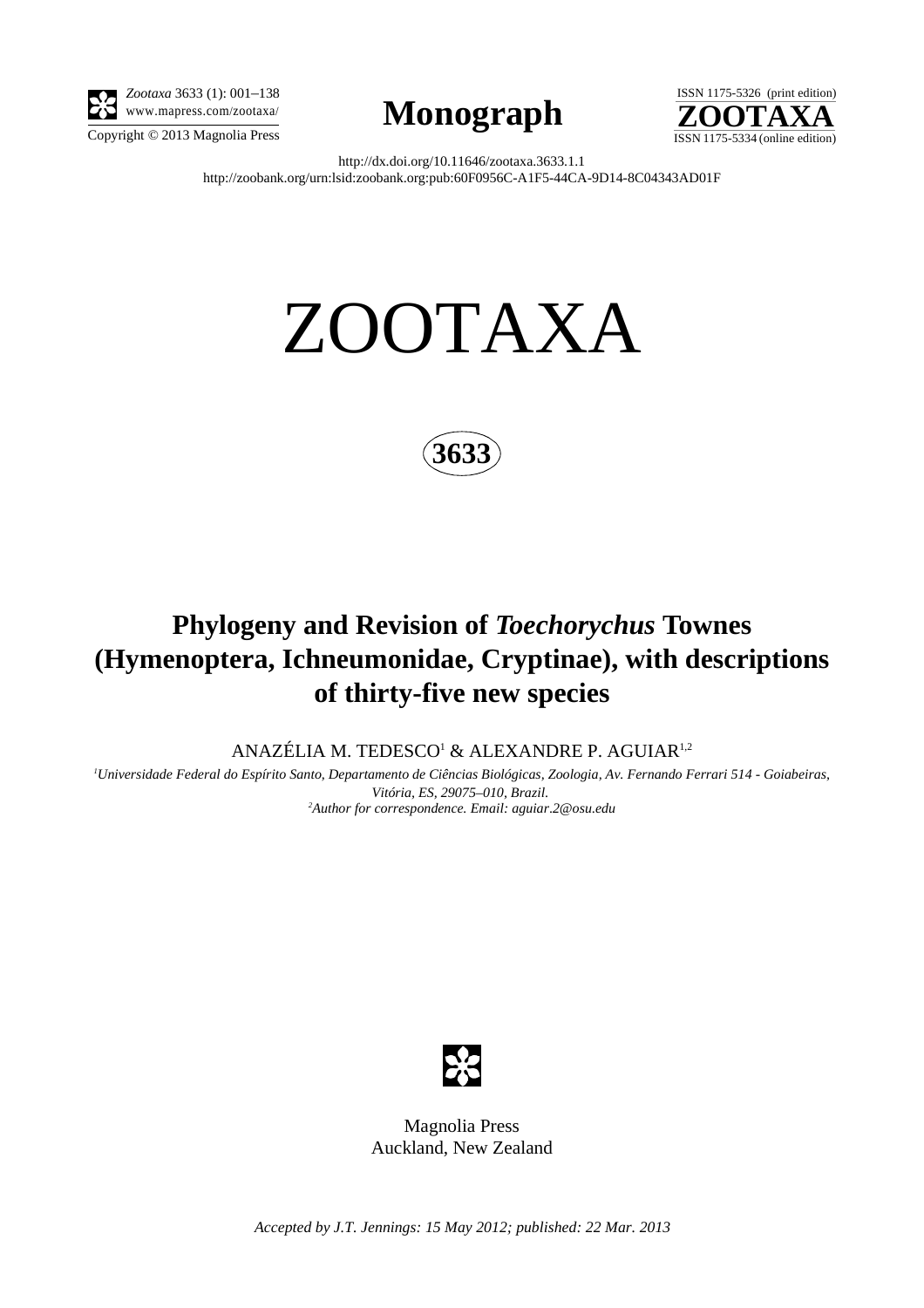## ANAZÉLIA M. TEDESCO & ALEXANDRE P. AGUIAR

**Phylogeny and Revision of** *Toechorychus* **Townes (Hymenoptera, Ichneumonidae, Cryptinae), with descriptions of thirty-five new species**

(*Zootaxa* 3633)

138 pp.; 30 cm.

22 Mar 2013

ISBN 978-1-77557-136-0 (paperback)

ISBN 978-1-77557-137-7 (Online edition)

FIRST PUBLISHED IN 2013 BY Magnolia Press P.O. Box 41-383 Auckland 1346 New Zealand e-mail: zootaxa@mapress.com http://www.mapress.com/zootaxa/

© 2013 Magnolia Press

All rights reserved.

No part of this publication may be reproduced, stored, transmitted or disseminated, in any form, or by any means, without prior written permission from the publisher, to whom all requests to reproduce copyright material should be directed in writing.

This authorization does not extend to any other kind of copying, by any means, in any form, and for any purpose other than private research use.

ISSN 1175-5326 (Print edition) ISSN 1175-5334 (Online edition)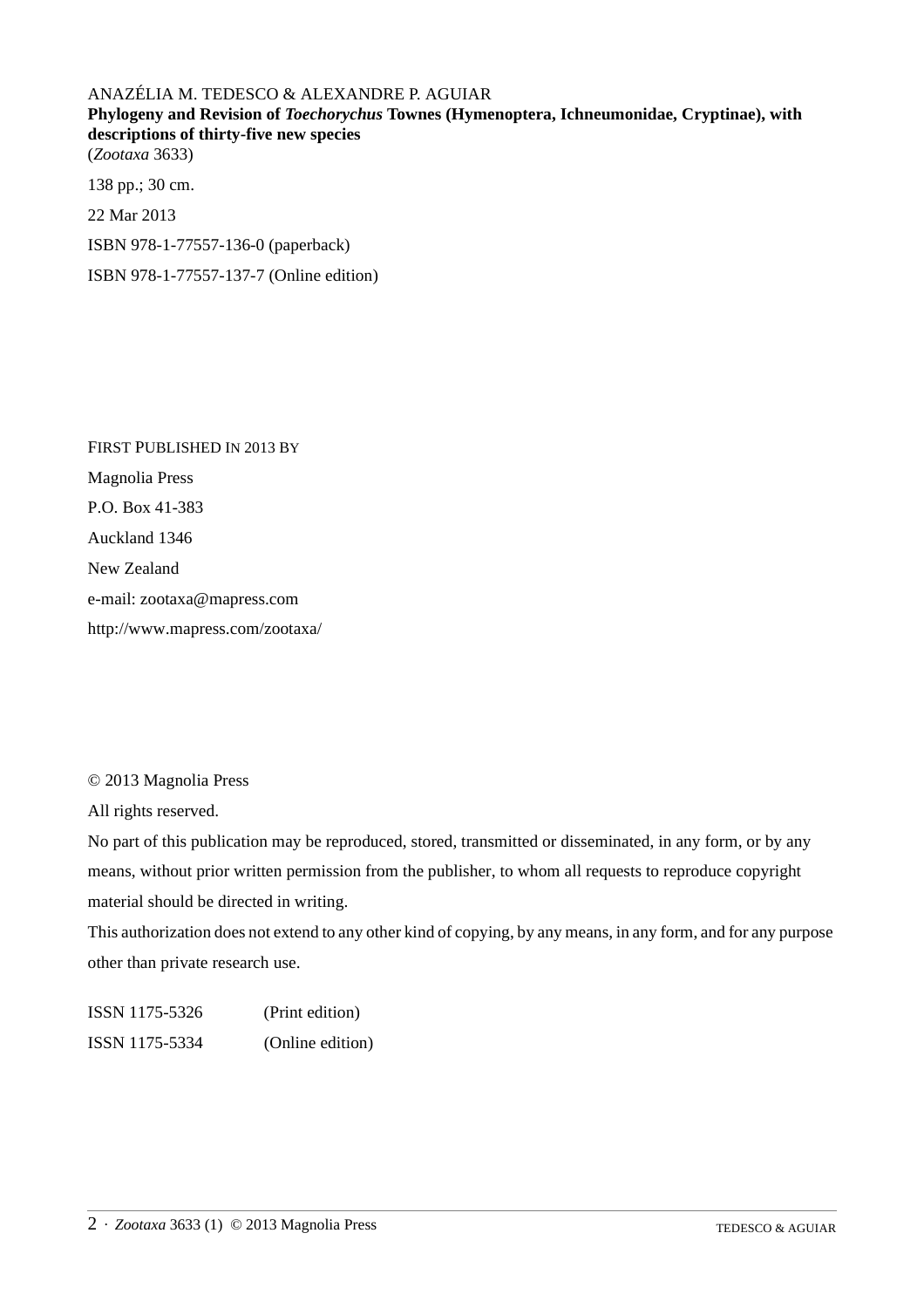### **Table of contents**